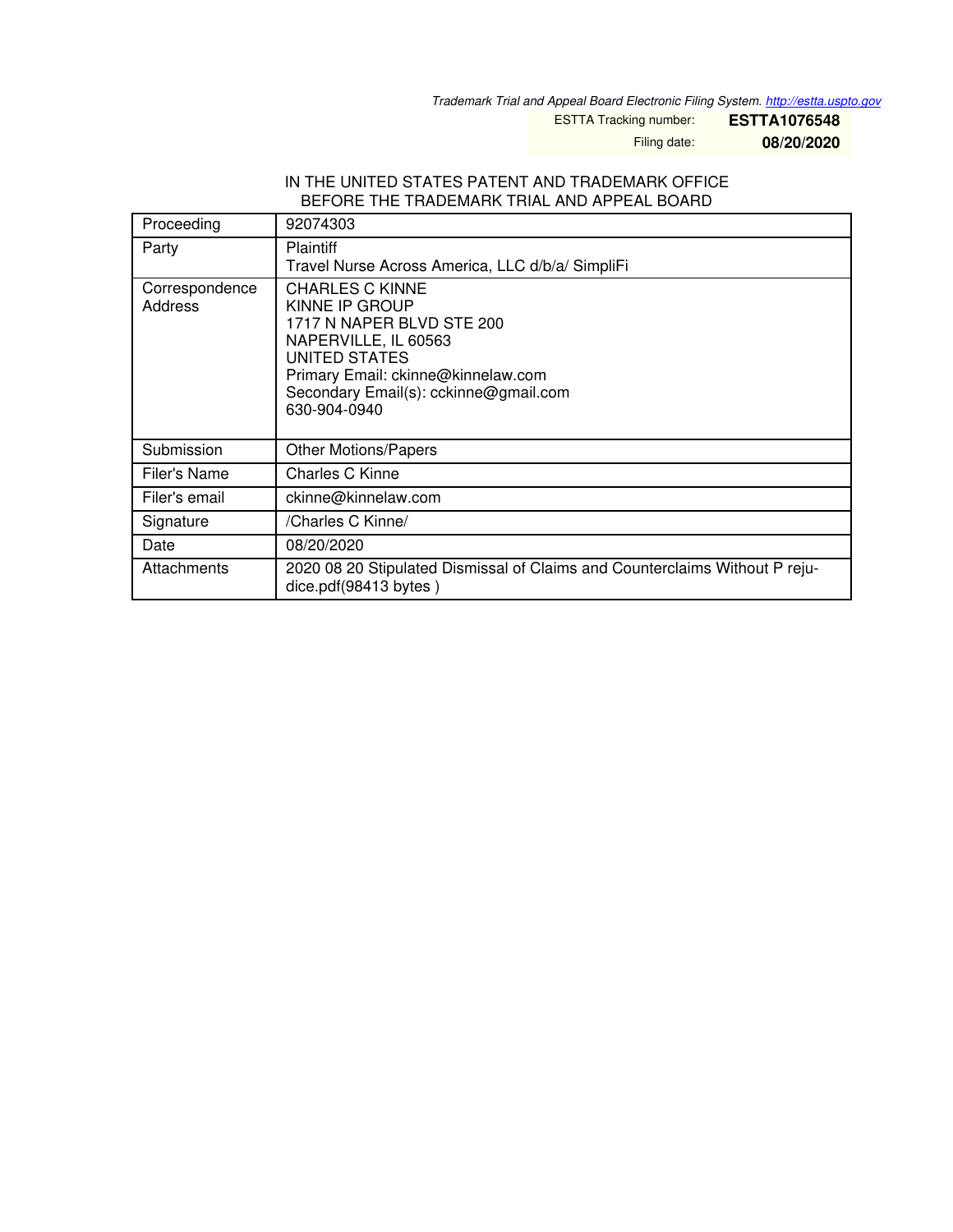# **TTAB**

## **IN THE UNITED STATES PATENT AND TRADEMARK OFFICE BEFORE THE TRADEMARK TRIAL AND APPEAL BOARD**

In the matter of U.S. Trademark Reg. No. 5,354,765 For the Trademark SimplifyVMS Date Registered December 12, 2017 (Principal Register)

### TRAVEL NURSE ACROSS AMERICA, LLC D/B/A/ SIMPLIFI

Petitioner,

v. Cancellation Proceeding No. 92/074,303

SIMPLIFY WORKFORCE, INC.,

Registrant.

# **STIPULATED DISMISSAL OF CLAIMS AND COUNTERCLAIMS WITHOUT PREJUDICE**

 Petitioner-Counterclaim Respondent, Travel Nurse Across America, LLC d/b/a SimpliFi ("SimpliFi"), and Registrant-Counterclaimant, Simplify Workforce, Inc. ("Workforce"), stipulate as follows:

 1. Petitioner-Counterclaim Respondent's claims presented in this proceeding are hereby dismissed without prejudice.

 2. Registrant-Counterclaimant's claims presented in this proceeding are hereby dismissed without prejudice.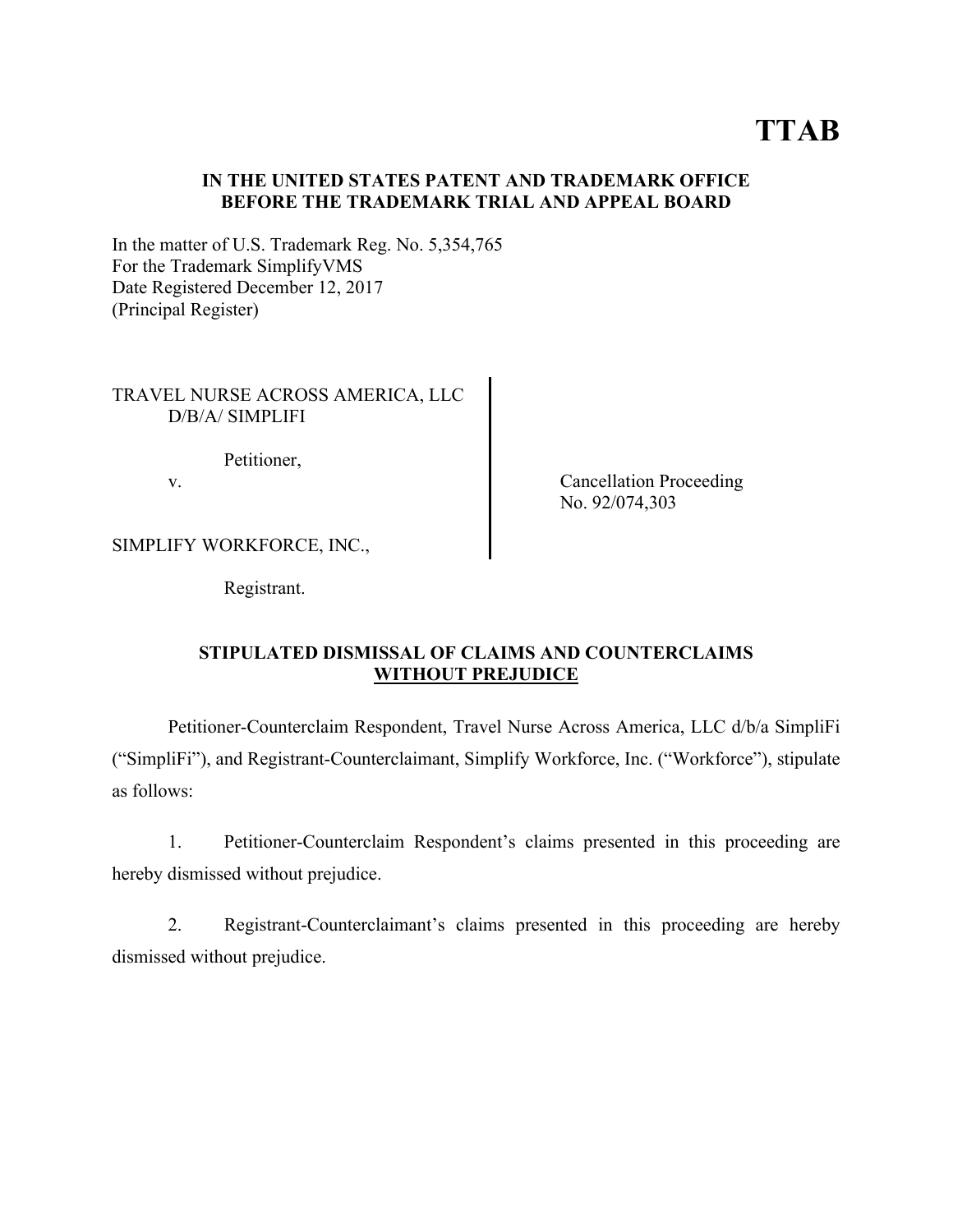Accordingly, pursuant to Rule  $41(a)(1)(A)(ii)$  and  $41(c)$ , FED. R. CIV. P., this entire proceeding, including claims and counterclaims, is dismissed without prejudice.

Respectfully submitted,

 TRAVEL NURSE ACROSS AMERICA, LLC D/B/A/ SIMPLIFI

Date: August 19, 2020 / Charles C Kinne

 Charles C. Kinne Attorney for Petitioner-Counterclaim Respondent KINNE IP GROUP 1717 N. Naper Blvd. Suite 200 Naperville, Illinois 60563 Phone: (630) 904-0940 Fax: (888) 887-7158 Email: ckinne@kinnelaw.com

 /Daniel J. Schlue/ Daniel J. Schlue, Esq. BLACK MCCUSKEY SOUERS & ARBAUGH 220 Market Avenue South Canton, OH 44702 Phone: (330) 903-2289 Fax: (330) 456-5756 dschlue@bmsa.com robertjbasil@rjbasil.com Attorneys for Registrant- Counterclaimant